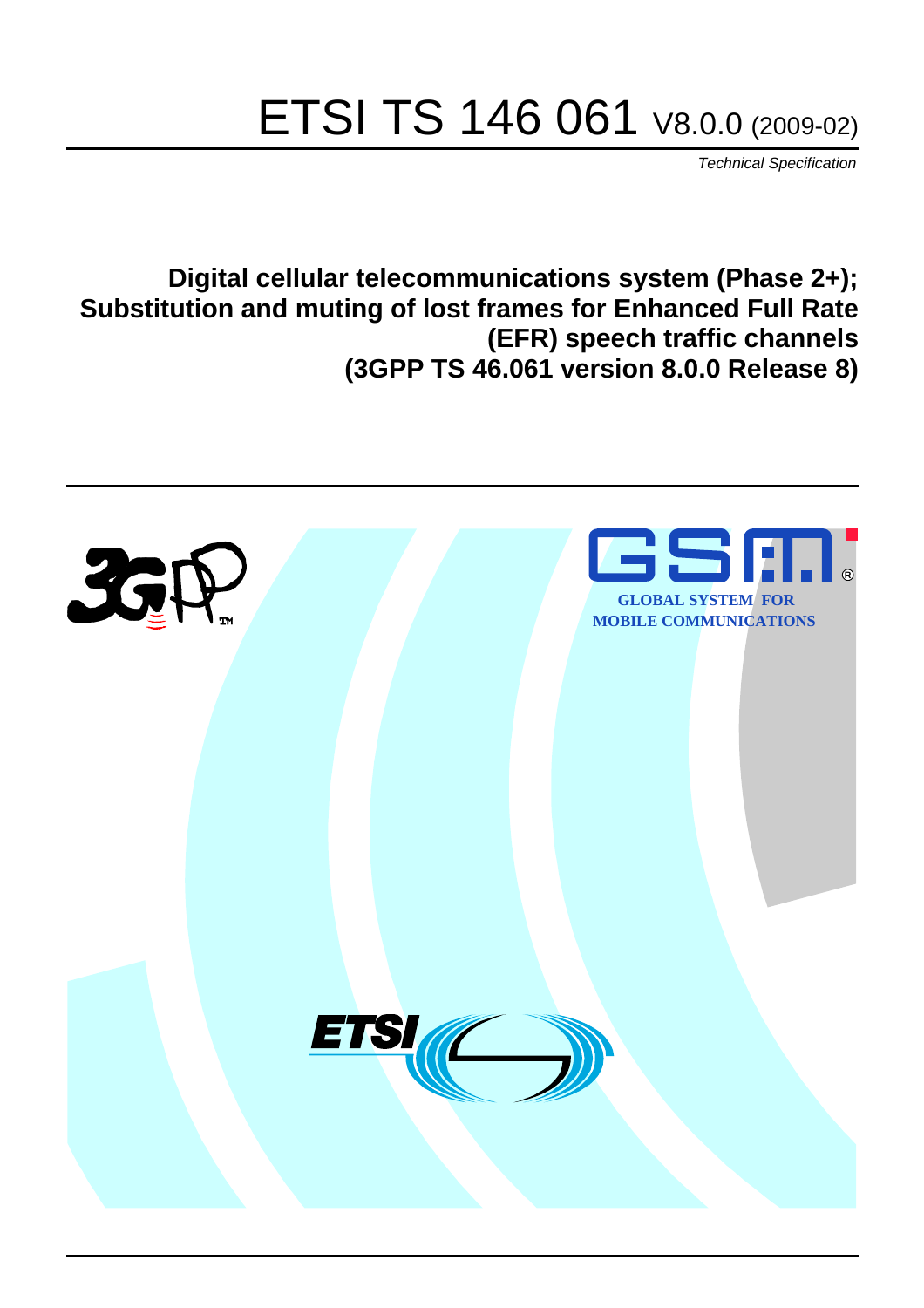Reference RTS/TSGS-0446061v800

> Keywords GSM

### *ETSI*

#### 650 Route des Lucioles F-06921 Sophia Antipolis Cedex - FRANCE

Tel.: +33 4 92 94 42 00 Fax: +33 4 93 65 47 16

Siret N° 348 623 562 00017 - NAF 742 C Association à but non lucratif enregistrée à la Sous-Préfecture de Grasse (06) N° 7803/88

#### *Important notice*

Individual copies of the present document can be downloaded from: [http://www.etsi.org](http://www.etsi.org/)

The present document may be made available in more than one electronic version or in print. In any case of existing or perceived difference in contents between such versions, the reference version is the Portable Document Format (PDF). In case of dispute, the reference shall be the printing on ETSI printers of the PDF version kept on a specific network drive within ETSI Secretariat.

Users of the present document should be aware that the document may be subject to revision or change of status. Information on the current status of this and other ETSI documents is available at <http://portal.etsi.org/tb/status/status.asp>

If you find errors in the present document, please send your comment to one of the following services: [http://portal.etsi.org/chaircor/ETSI\\_support.asp](http://portal.etsi.org/chaircor/ETSI_support.asp)

### *Copyright Notification*

No part may be reproduced except as authorized by written permission. The copyright and the foregoing restriction extend to reproduction in all media.

> © European Telecommunications Standards Institute 2009. All rights reserved.

**DECT**TM, **PLUGTESTS**TM, **UMTS**TM, **TIPHON**TM, the TIPHON logo and the ETSI logo are Trade Marks of ETSI registered for the benefit of its Members.

**3GPP**TM is a Trade Mark of ETSI registered for the benefit of its Members and of the 3GPP Organizational Partners. **LTE**™ is a Trade Mark of ETSI currently being registered

for the benefit of its Members and of the 3GPP Organizational Partners.

**GSM**® and the GSM logo are Trade Marks registered and owned by the GSM Association.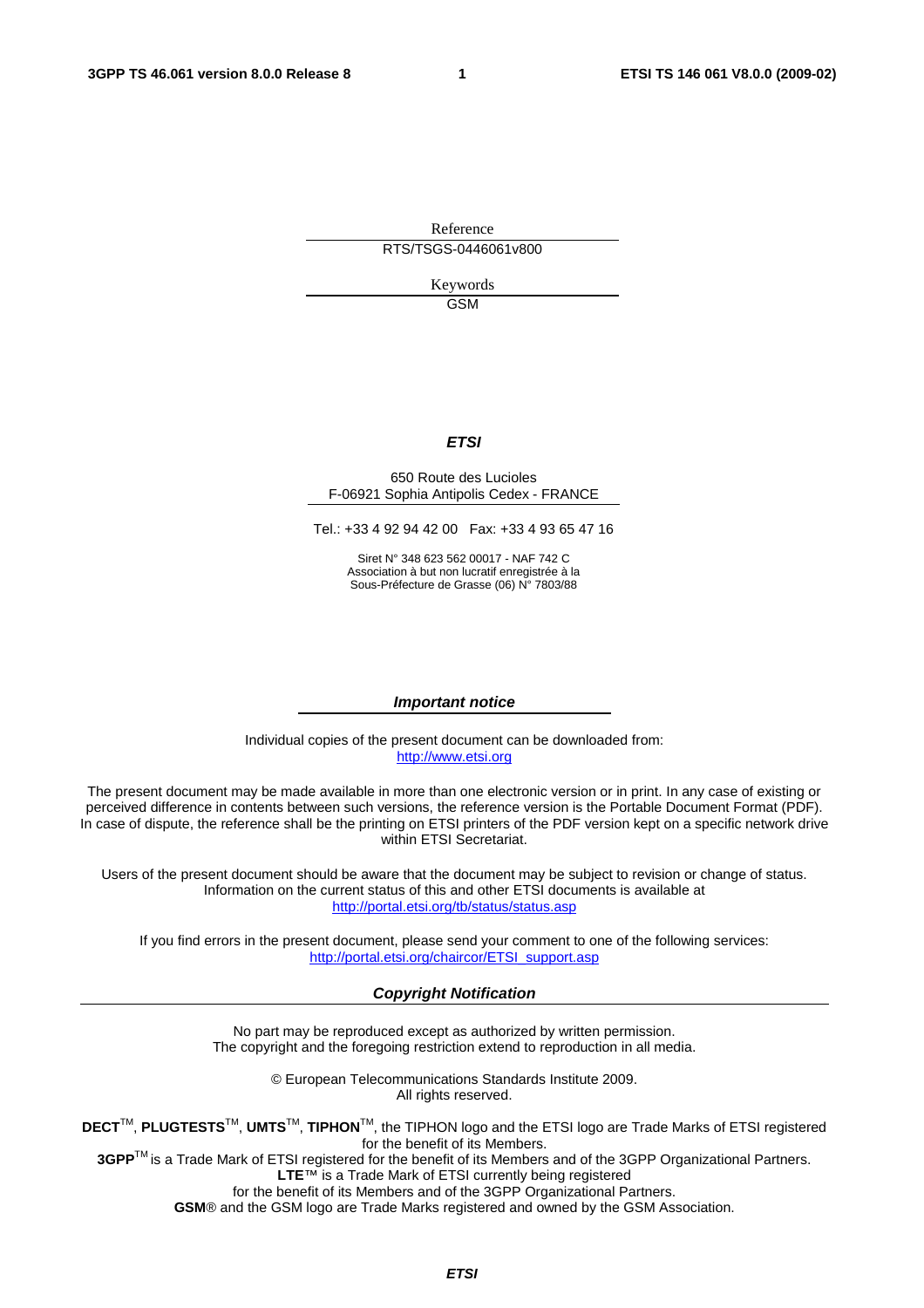# Intellectual Property Rights

IPRs essential or potentially essential to the present document may have been declared to ETSI. The information pertaining to these essential IPRs, if any, is publicly available for **ETSI members and non-members**, and can be found in ETSI SR 000 314: *"Intellectual Property Rights (IPRs); Essential, or potentially Essential, IPRs notified to ETSI in respect of ETSI standards"*, which is available from the ETSI Secretariat. Latest updates are available on the ETSI Web server ([http://webapp.etsi.org/IPR/home.asp\)](http://webapp.etsi.org/IPR/home.asp).

Pursuant to the ETSI IPR Policy, no investigation, including IPR searches, has been carried out by ETSI. No guarantee can be given as to the existence of other IPRs not referenced in ETSI SR 000 314 (or the updates on the ETSI Web server) which are, or may be, or may become, essential to the present document.

# Foreword

This Technical Specification (TS) has been produced by ETSI 3rd Generation Partnership Project (3GPP).

The present document may refer to technical specifications or reports using their 3GPP identities, UMTS identities or GSM identities. These should be interpreted as being references to the corresponding ETSI deliverables.

The cross reference between GSM, UMTS, 3GPP and ETSI identities can be found under [http://webapp.etsi.org/key/queryform.asp.](http://webapp.etsi.org/key/queryform.asp)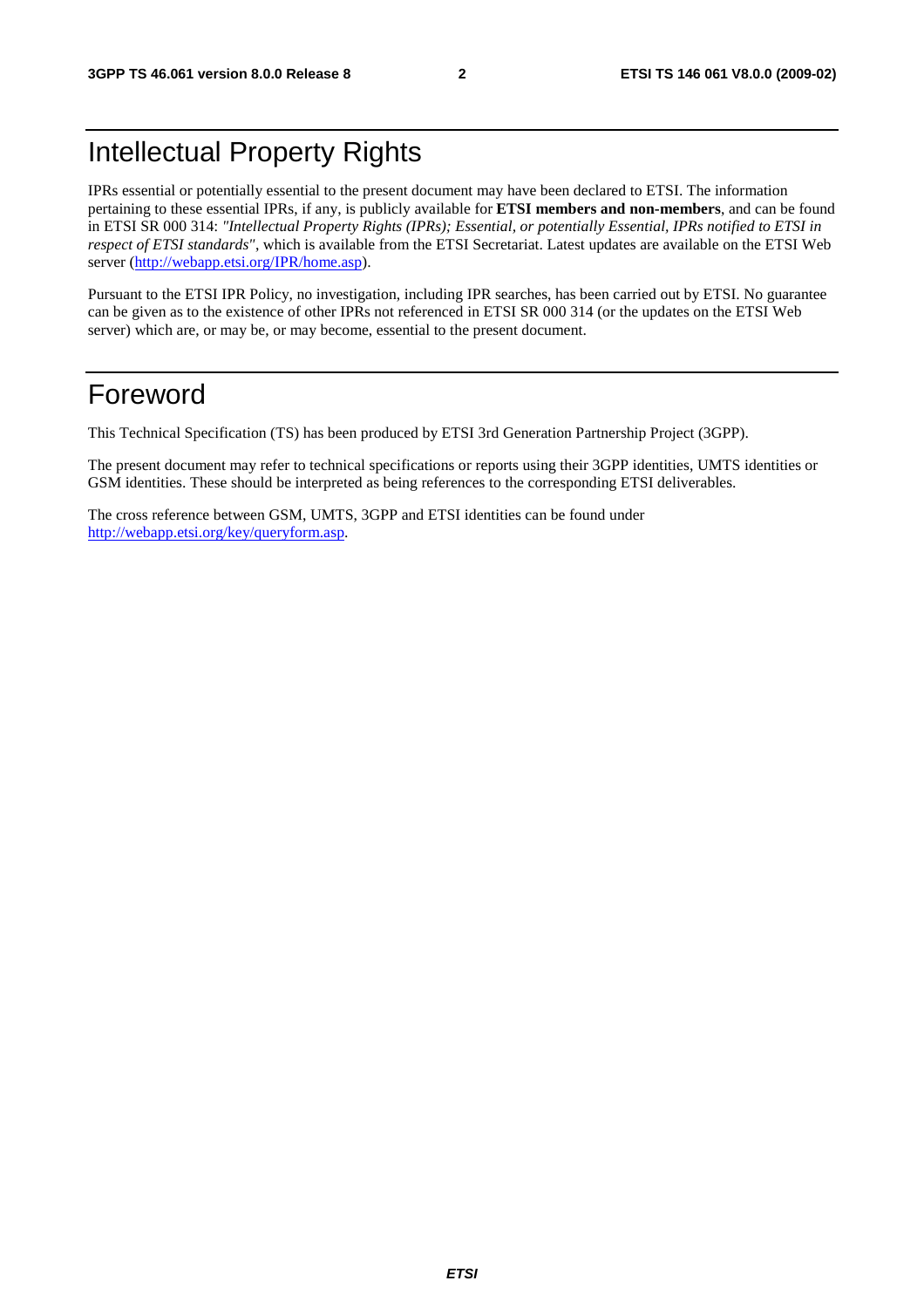$\mathbf{3}$ 

# Contents

| 1                             |                               |  |
|-------------------------------|-------------------------------|--|
| $\overline{2}$                |                               |  |
| 3<br>3.1<br>3.2               |                               |  |
| $\overline{4}$                |                               |  |
| 5<br>5.1<br>5.2<br>5.3<br>5.4 |                               |  |
| 6<br>6.1<br>6.2               |                               |  |
|                               | <b>Annex A (informative):</b> |  |
|                               |                               |  |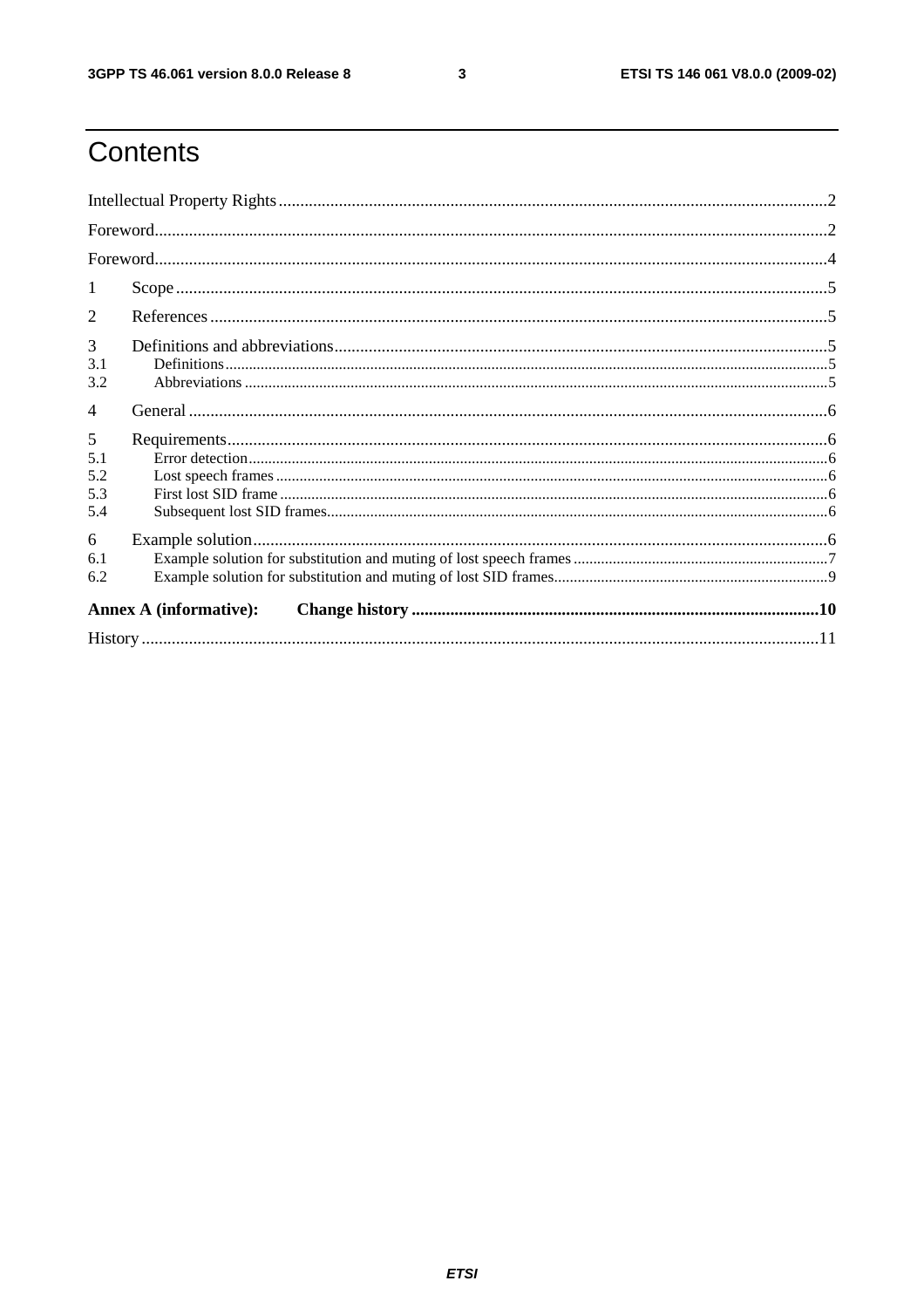# Foreword

This Technical Specification has been produced by the 3<sup>rd</sup> Generation Partnership Project (3GPP).

The present document defines a frame substitution and muting procedure which is used by the Receive (RX) Discontinuous Transmission (DTX) handler when one or more lost speech or Silence Descriptor (SID) frames are received from the Radio Sub System (RSS) within the digital cellular telecommunications system.

The contents of the present document are subject to continuing work within the TSG and may change following formal TSG approval. Should the TSG modify the contents of the present document, it will be re-released by the TSG with an identifying change of release date and an increase in version number as follows:

Version x.y.z

where:

- x the first digit:
	- 1 presented to TSG for information;
	- 2 presented to TSG for approval;
	- 3 or greater indicates TSG approved document under change control.
- y the second digit is incremented for all changes of substance, i.e. technical enhancements, corrections, updates, etc.
- z the third digit is incremented when editorial only changes have been incorporated in the document.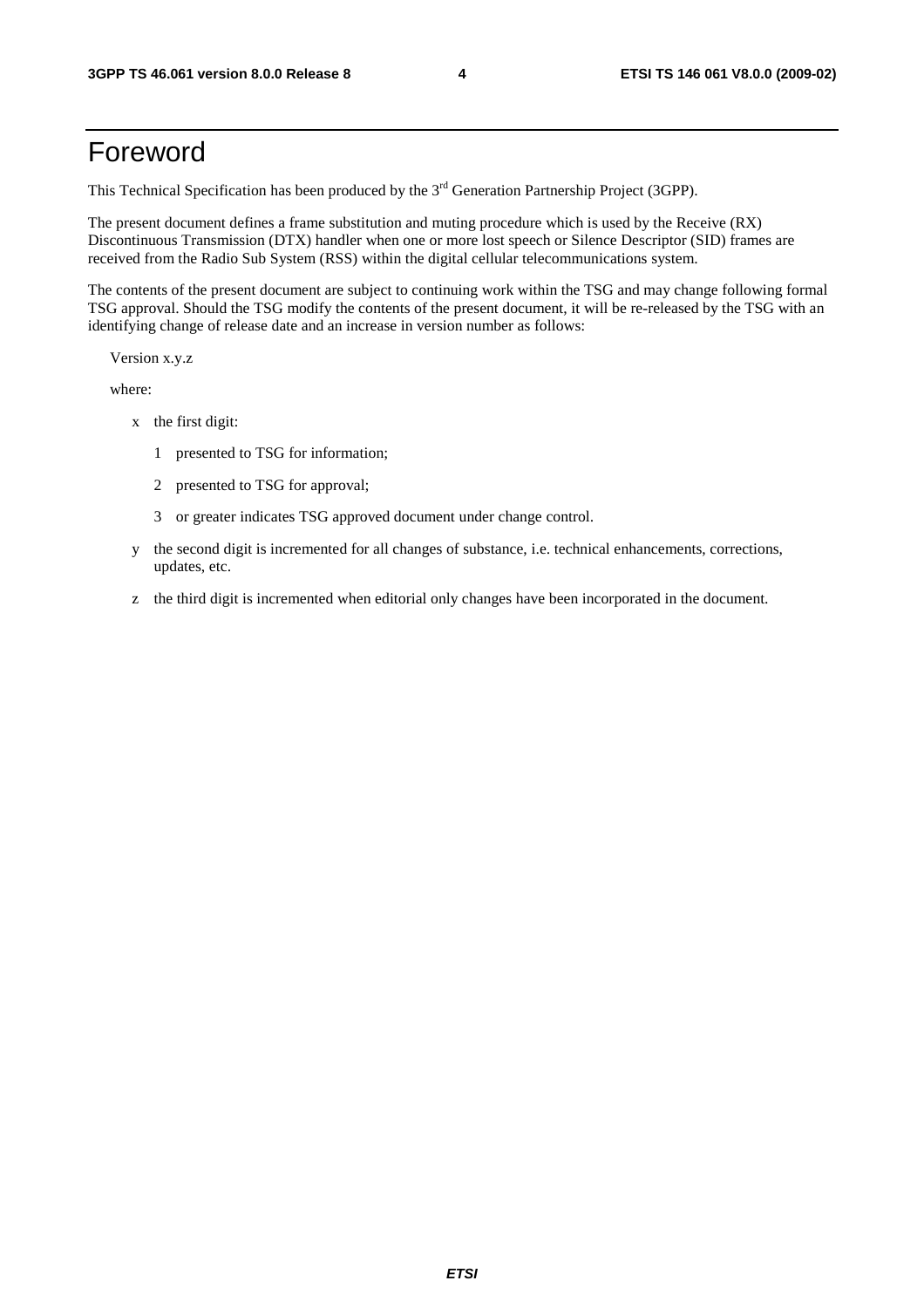# 1 Scope

The present document defines a frame substitution and muting procedure which shall be used by the Receive (RX) Discontinuous Transmission (DTX) handler when one or more lost speech or Silence Descriptor (SID) frames are received from the Radio Sub System (RSS).

The requirements of the present document are mandatory for implementation in all GSM Base Station Systems (BSS)s and Mobile Stations (MS)s capable of supporting the enhanced Full Rate speech traffic channel. It is not mandatory to follow the bit exact implementation outlined in the present document and the corresponding C-source code.

# 2 References

The following documents contain provisions which, through reference in this text, constitute provisions of the present document.

- References are either specific (identified by date of publication, edition number, version number, etc.) or non-specific.
- For a specific reference, subsequent revisions do not apply.
- For a non-specific reference, the latest version applies. In the case of a reference to a 3GPP document (including a GSM document), a non-specific reference implicitly refers to the latest version of that document *in the same Release as the present document*.
	- [1] GSM 05.03: "Digital cellular telecommunications system (Phase 2+); Channel coding".
	- [2] GSM 06.60: "Digital cellular telecommunications system (Phase 2+); Enhanced Full Rate (EFR) speech transcoding".
	- [3] GSM 06.81: "Digital cellular telecommunications system (Phase 2+); Discontinuous transmission (DTX) for Enhanced Full Rate (EFR) speech traffic channels".
	- [4] GSM 08.60: "Digital cellular telecommunications system (Phase 2+); Inband control of remote transcoders and rate adaptors for Enhanced Full Rate (EFR) and full rate traffic channels".

# 3 Definitions and abbreviations

# 3.1 Definitions

For the purposes of the present document, the following term and definition applies:

**5-point median operation:** consists of sorting the 5 elements belonging to the set for which the median operation is to be performed in an ascending order according to their values, and selecting the third largest value of the sorted set as the median value.

Further definitions of terms used in the present document can be found in GSM 06.60 [2], GSM 06.81 [3], GSM 05.03 [1] and GSM 08.60 [4].

# 3.2 Abbreviations

For the purposes of the present document, the following abbreviations apply:

| <b>BFI</b> | Bad Frame Indication from Radio Sub System              |
|------------|---------------------------------------------------------|
| BSI Abis   | Bad Sub-block Indication obtained from A-bis CRC checks |
| <b>CCU</b> | Channel Coding Unit                                     |
| CRC.       | <b>Cyclic Redundancy Check</b>                          |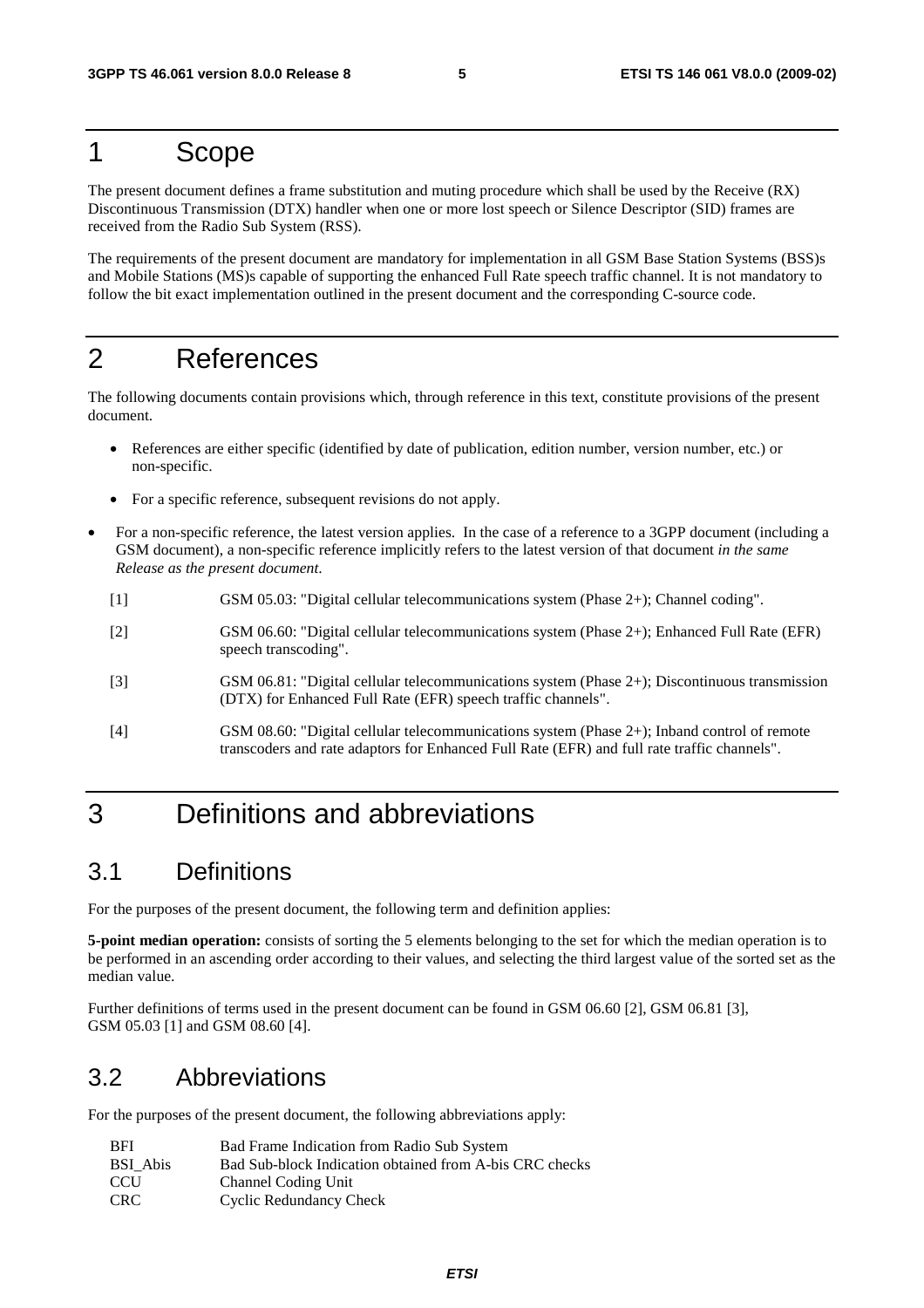| <b>DTX</b>          | Discontinuous transmission              |
|---------------------|-----------------------------------------|
| median <sub>5</sub> | 5-point median operation                |
| PrevBFI             | Bad Frame Indication of Previous frame  |
| <b>RSS</b>          | Radio Sub System                        |
| <b>RX</b>           | Receive                                 |
| <b>SID</b>          | SIlence Descriptor frame                |
| <b>TRAU</b>         | <b>Transcoding Rate Adaptation Unit</b> |
|                     |                                         |

# 4 General

The purpose of frame substitution is to conceal the effect of lost frames. The purpose of muting the output in the case of several lost frames is to indicate the breakdown of the channel to the user and to avoid generating possible annoying sounds as a result from frame substitution procedure.

The RSS indicates lost speech or SID frames by setting its Bad Frame Indication flag (BFI) based on its 3-bit and 8-bit CRCs and possibly other error detection mechanisms. The TRAU calculates from the CRCs inserted by the CCU in the TRAU frames one BSI\_Abis flag for every sub-block of speech parameters. If either one or more of these flags is set, the speech decoder shall either perform frame substitution or subframe substitution.

The example solution provided in clause 6 applies only for bad frame handling on a complete speech frame basis. However some parts could be modified for substitution of bad sub-blocks.

# 5 Requirements

## 5.1 Error detection

An error is detected and the BFI-flag is set-by the RSS according to the principle described in clause 4.

# 5.2 Lost speech frames

Normal decoding of lost speech frames would result in very unpleasant noise effects. In order to improve the subjective quality, lost speech frames shall be substituted with either a repetition or an extrapolation of the previous good speech frame(s). This substitution is done so that it will gradually decrease the output level, resulting in silencing of the output. Clause 6.1 gives an example solution.

# 5.3 First lost SID frame

A single lost SID frame shall be substituted by the last valid SID frame and the procedure for valid SID frames be applied as described in GSM 06.81 [3].

# 5.4 Subsequent lost SID frames

For the second lost SID frame, a muting technique shall be used on the comfort noise that will gradually decrease the output level (-3 dB/frame), resulting in silencing of the output of the decoder.

For subsequent lost SID frames, the muting of the output shall be maintained. Clause 6.2 gives an example solution.

# 6 Example solution

The C-code of the following example is embedded in the bit exact software of the enhanced full rate codec.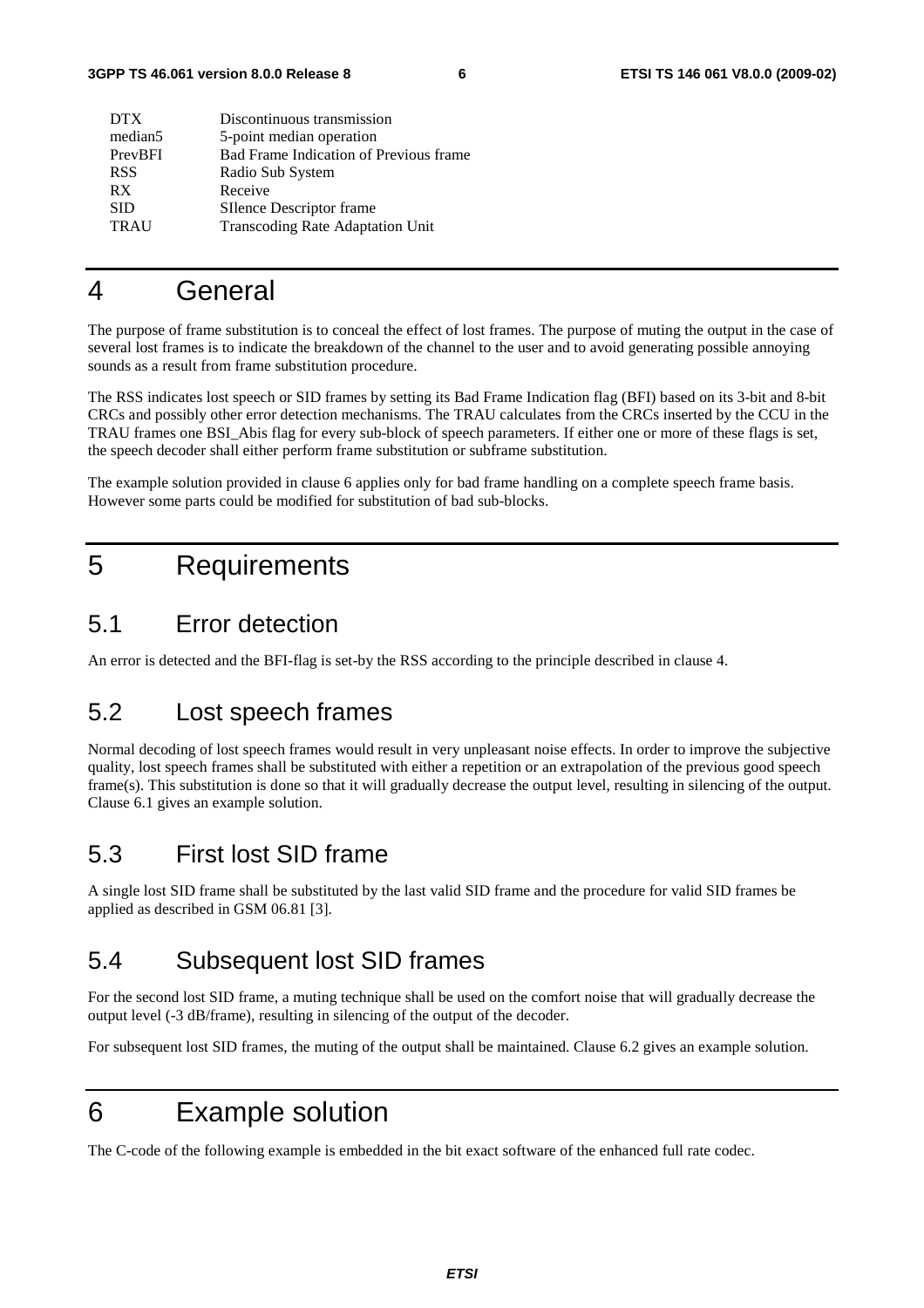# 6.1 Example solution for substitution and muting of lost speech frames

This example solution for substitution and muting is based on a state machine with seven states (figure 1).

The system starts in state 0. Each time a bad frame is detected, the state counter is incremented by one and is saturated when it reaches 6. Each time a good speech frame is detected, the state counter is reset to zero, except when we are in state 6, where we set the state counter to 5. The state indicates the quality of the channel: the bigger the state counter, the worse the channel quality is. The control flow of the state machine can be described with the following C-code (**BFI** = bad frame indicator, **State** = state variable):

```
 if(BFI != 0 ) 
    State = State + 1; 
else if(State == 6) 
    State = 5; 
else 
    State = 0; 
if(State > 6 ) 
    State = 6;
```
In addition to this state machine, the **Bad Frame Flag** from the previous frame is checked (**PrevBFI**). The processing depends on the value of the **State**-variable. In states 0 and 5, the processing depends also on the two flags **BFI** and **PrevBFI**.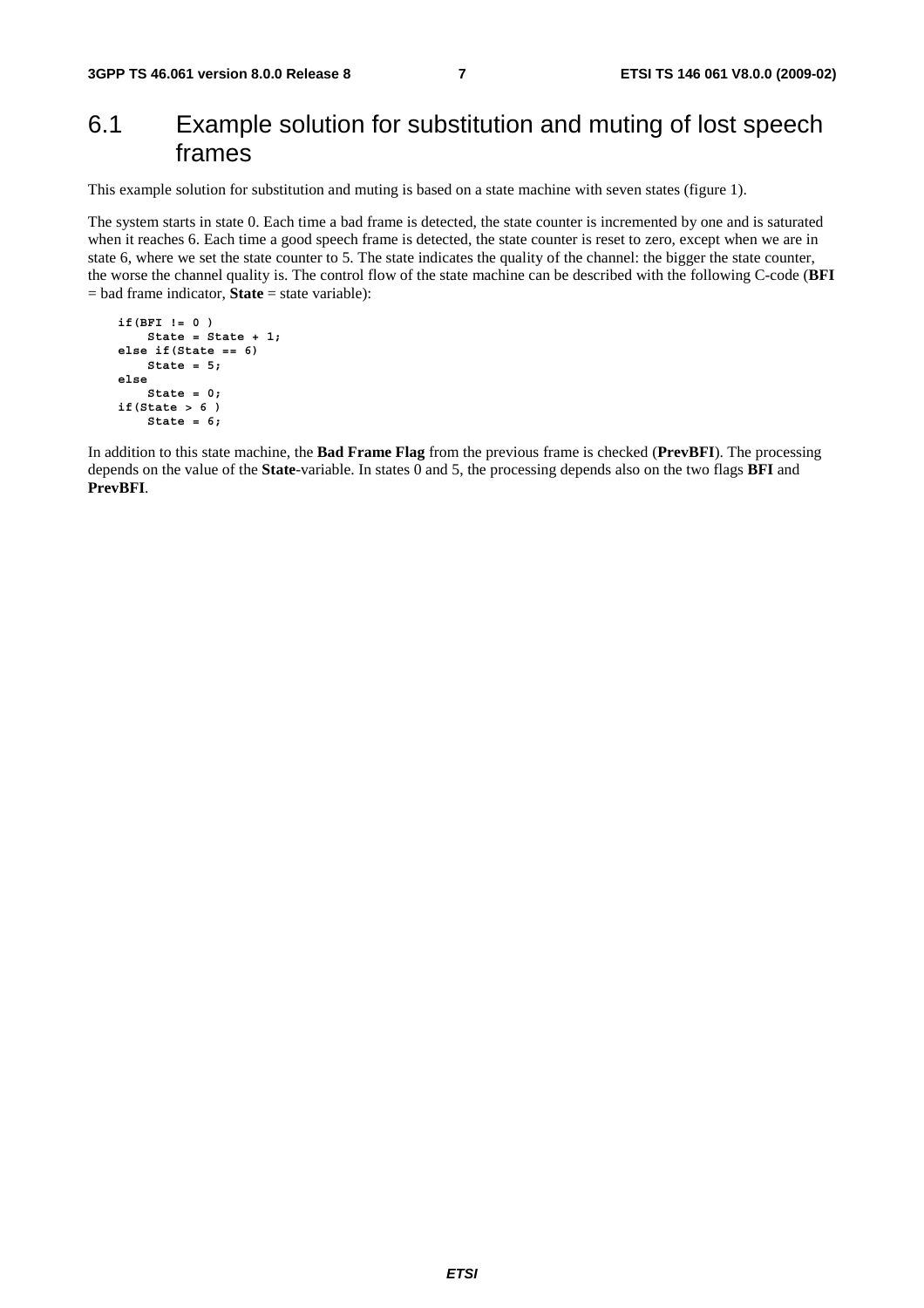The procedure can be described as follows:



**Figure 1: State machine for controlling the bad frame substitution** 

#### **BFI = 0, PrevBFI = 0, State = 0**

No error is detected in the received or in the previous received speech frame. The received speech parameters are used normally in the speech synthesis. The current frame of speech parameters is saved.

#### **BFI = 0, PrevBFI = 1, State = 0 or 5**

No error is detected in the received speech frame but the previous received speech frame was bad. The LTP-gain and fixed codebook gain are limited below the values used for the last received good subframe:

$$
g^{p} = \begin{cases} g^{p}, & g^{p} \le g^{p}(-1) \\ g^{p}(-1), & g^{p} > g^{p}(-1) \end{cases}
$$
 (1)

where  $g^p$  = current decoded LTP-gain,  $g^p(-1)$  = LTP-gain used for the last good subframe (BFI = 0), and

$$
g^{c} = \begin{cases} g^{c}, & g^{c} \le g^{c}(-1) \\ g^{c}(-1), & g^{c} > g^{c}(-1) \end{cases}
$$
 (2)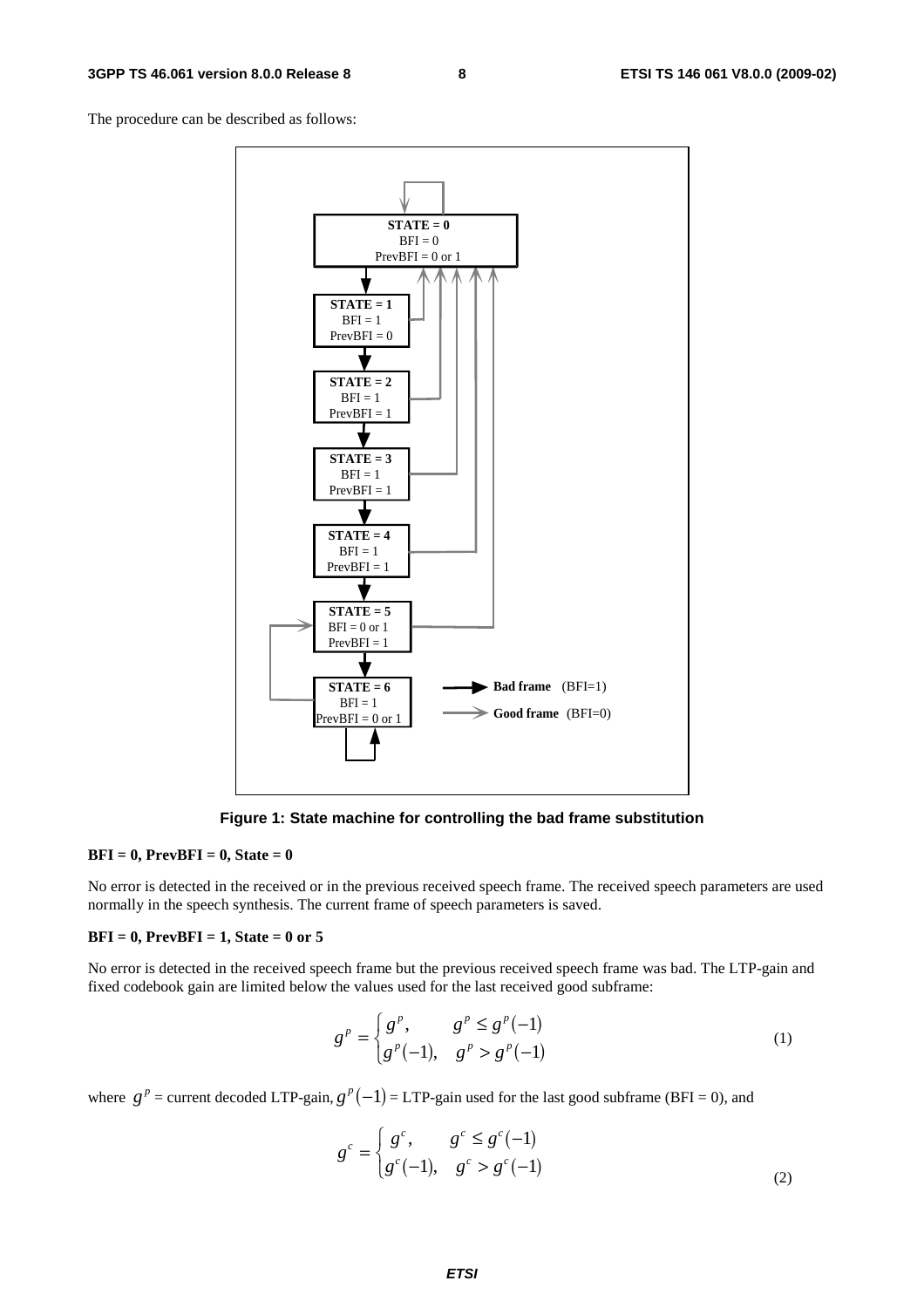where  $g^c$  = current decoded fixed codebook-gain and  $g^c(-1)$  = fixed codebook gain used for the last good subframe  $(BFI = 0)$ .

The rest of the received speech parameters are used normally in the speech synthesis. The current frame of speech parameters is saved.

#### **BFI = 1, PrevBFI = 0 or 1, State = 1...6**

An error is detected in the received speech frame and the substitution and muting procedure is started. The LTP-gain and fixed codebook gain are replaced by attenuated values from the previous subframes:

$$
g^{p} = \begin{cases} P(state) & g^{p}(-1), & g^{p}(-1) \leq median5(g^{p}(-1), ..., g^{p}(-5)) \\ P(state) & median5(g^{p}(-1), ..., g^{p}(-5)), & g^{p}(-1) > median5(g^{p}(-1), ..., g^{p}(-5)) \end{cases}
$$
(3)

where  $g^p$  = current decoded LTP-gain,  $g^p$  (-1), ...,  $g^p$  (-n) = LTP-gains used for the last n subframes, *median5()* = 5-point median operation,  $P(state)$  = attenuation factor  $(P(1) = 0.98, P(2) = 0.98, P(3) = 0.8, P(4) = 0.3$ ,  $P(5) = 0.2$ ,  $P(6) = 0.2$ ), *state* = state number, and

$$
g^{c} = \begin{cases} C(state) & g^{c}(-1), & g^{c}(-1) \leq median5(g^{c}(-1),...,g^{c}(-5)) \\ C(state) & median5(g^{c}(-1),...,g^{c}(-5)), & g^{c}(-1) > median5(g^{c}(-1),...,g^{c}(-5)) \end{cases}
$$
(4)

where  $g^c$  = current decoded fixed codebook gain,  $g^c(-1)$ , ...,  $g^c(-n)$  = fixed codebook gains used for the last n subframes,  $median5() = 5$ -point median operation,  $C(state) =$  attenuation factor  $(C(1) = 0.98, C(2) = 0.98, C(3) = 0.98$ ,  $C(4) = 0.98$ ,  $C(5) = 0.98$ ,  $C(6) = 0.7$ ), and *state* = state number.

The higher the state value is, the more the gains are attenuated. Also the memory of the predictive fixed codebook gain is updated by using the average value of the past four values in the memory:

$$
ener(0) = \frac{1}{4} \sum_{i=1}^{4} ener(-i)
$$
 (5)

The past LSFs are used by shifting their values towards their mean:

$$
lsf_{-}q1(i) = lsf_{-}q2(i) = \alpha \ past_{-}lsf_{-}q(i) + (1 - \alpha)mean_{-}lsf(i), \quad i = 0...9
$$
 (6)

where  $\alpha = 0.95$ , *lsf\_q1* and *lsf\_q2* are two sets of LSF-vectors for current frame, *past\_lsf\_q* is *lsf\_q2* from the previous frame, and *mean\_lsf* is the average LSF-vector.

The LTP-lag values are replaced by the past value from the 4th subframe of the previous frame.

The received fixed codebook excitation pulses from the erroneous frame are always used as such.

# 6.2 Example solution for substitution and muting of lost SID frames

The first lost SID frame is replaced by the last valid SID frame.

For subsequent lost SID frames, the last valid SID frame is repeated, but the fixed codebook gain is decreased with a constant value of -3 dB in each frame down to the minimum value of 0. This value is maintained if additional lost SID frames occur.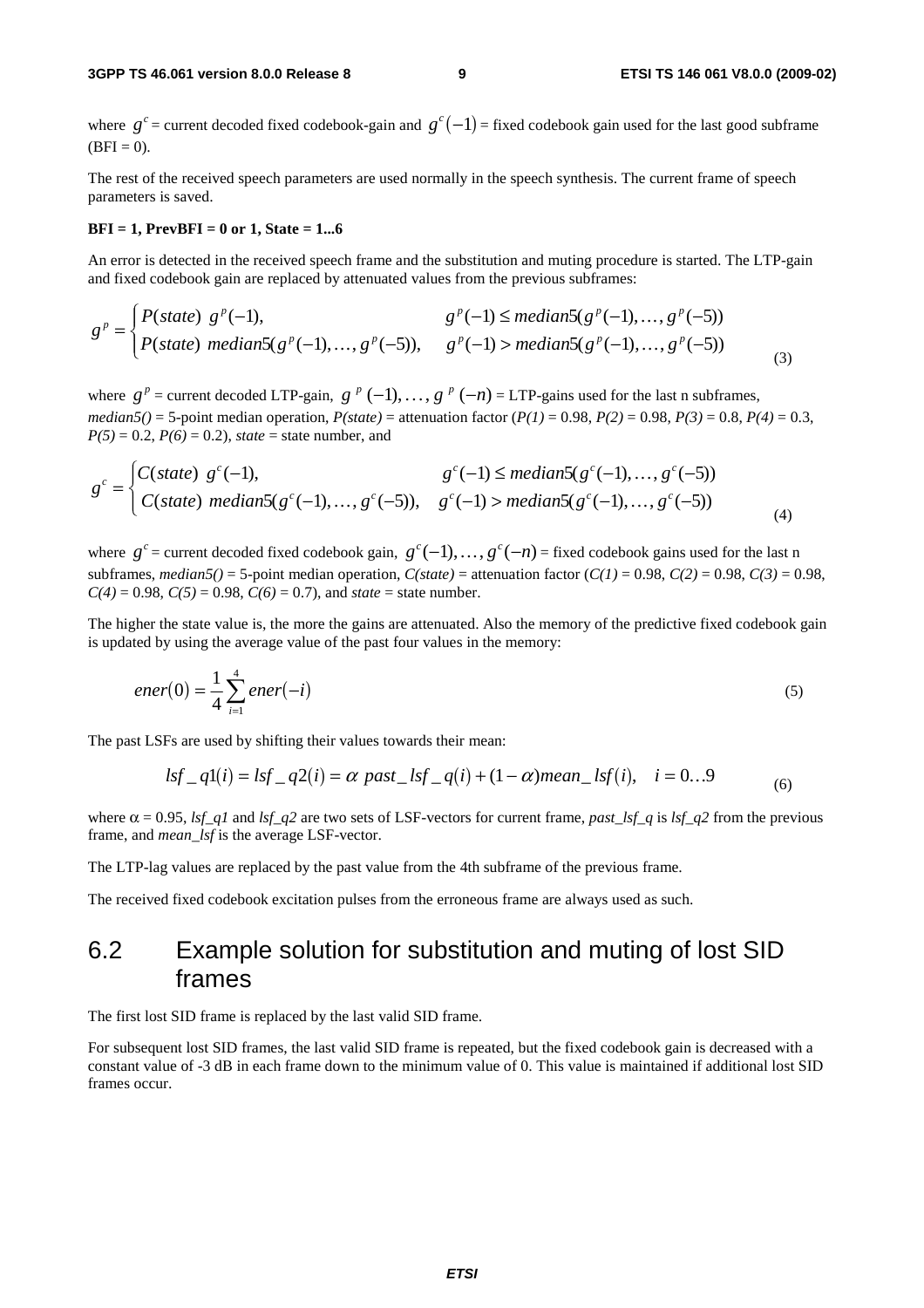# Annex A (informative): Change history

| <b>Change history</b> |              |         |                           |                    |                                         |  |
|-----------------------|--------------|---------|---------------------------|--------------------|-----------------------------------------|--|
| SMG No.               | TDoc.<br>No. | CR. No. | <b>Clause</b><br>affected | <b>New version</b> | <b>Subject/Comments</b>                 |  |
| SMG#22                |              |         |                           | 4.0.1              | <b>IETSI Publication</b>                |  |
| <b>SMG#20</b>         |              |         |                           | 5.1.2              | Release 1996 version                    |  |
| <b>SMG#27</b>         |              |         |                           | 6.0.0              | Release 1997 version                    |  |
| <b>SMG#29</b>         |              |         |                           | 7.0.0              | Release 1998 version                    |  |
|                       |              |         |                           | 7.0.1              | Version update to 7.0.1 for Publication |  |
| <b>SMG#31</b>         |              |         |                           | 8.0.0              | Release 1999 version                    |  |
|                       |              |         |                           | 8.0.1              | Update to Version 8.0.1 for Publication |  |

| <b>Change history</b> |      |                 |     |  |                            |               |            |
|-----------------------|------|-----------------|-----|--|----------------------------|---------------|------------|
| <b>Date</b>           | TSG# | <b>TSG Doc.</b> | ICR |  | <b>Rev Subject/Comment</b> | <b>Old</b>    | <b>New</b> |
| 03-2001               | 11   |                 |     |  | Version for Release 4      |               | 4.0.0      |
| 06-2002               | 16   |                 |     |  | Version for Release 5      | 4.0.0         | 5.0.0      |
| 12-2004               | 26   |                 |     |  | Version for Release 6      | 5.0.0         | 6.0.0      |
| 06-2007               | 36   |                 |     |  | Version for Release 7      | $6.0.0$ 7.0.0 |            |
| 12-2008               | 42   |                 |     |  | Version for Release 8      | 7.0.0         | 8.0.0      |